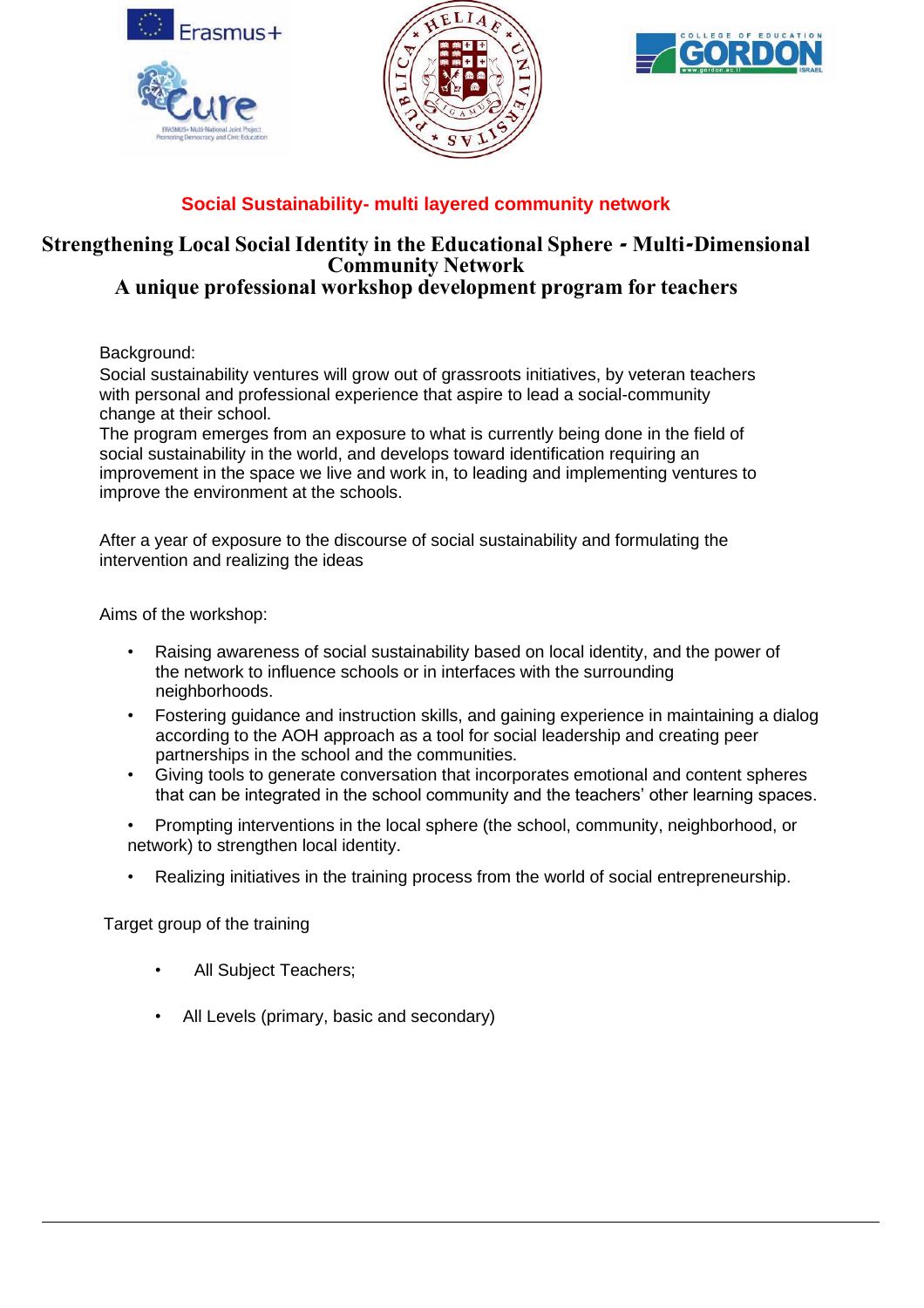Course structure and pedagogy:

How do we increase democratic values through non formal education? Place-based-learning + Project-based-learning By 4 parts :

- 1. DREAMING (introduction and theory)
- 2. PLANNING
- 3. DOING
- 4. CELLEBRATING (evaluation and reflection)

Learning Outcomes:

- 1. The teachers (who are students in this course) will be able to identify important democratic values that they are responsible to promote as educators.
- 2. The teachers will be able to analyze the processes involved in promoting social and civic involvement for children of different ages.
- 3. The teachers will be able to identify the social or civic need in their classroom, school or community.
- 4. The teachers will be able to design and develop activities based on the knowledge above that promote social and civic involvement to children of different ages that they teach.
- 5. The teachers will be able to pilot a mini-project in their own classroom that reflects social and civic involvement.

Methodology

- 1. Discussion
- 2. Debate
- 3. Case studies
- 4. Role play-community place-making, PBL, etc
- 5. Project design and implementation

List of references:

1. Pat Branders, Carmen Cardenas, Juan de Civente Abad, Rui Gomes, Mark Taylor ISBN 978-92-871-8448-1 Type of document : Book Format : Epub Size : 2.7 MB Language : English Number of pages : 208

2.Epub - Managing controversy - Developing a strategy for handling controversy and teaching controversial issues in schools (2017)

ISBN 978-92-871-8447-4 Type of document : Book Format : Epub Size : 807 KB Language : English Number of pages : 64

3. Compass - Manual for Human Rights Education with Young People (2nd edition reprinted with revisions, 2015) (2015)

ISBN 978-92-871-8116-9 Type of document : Book Format : Paper